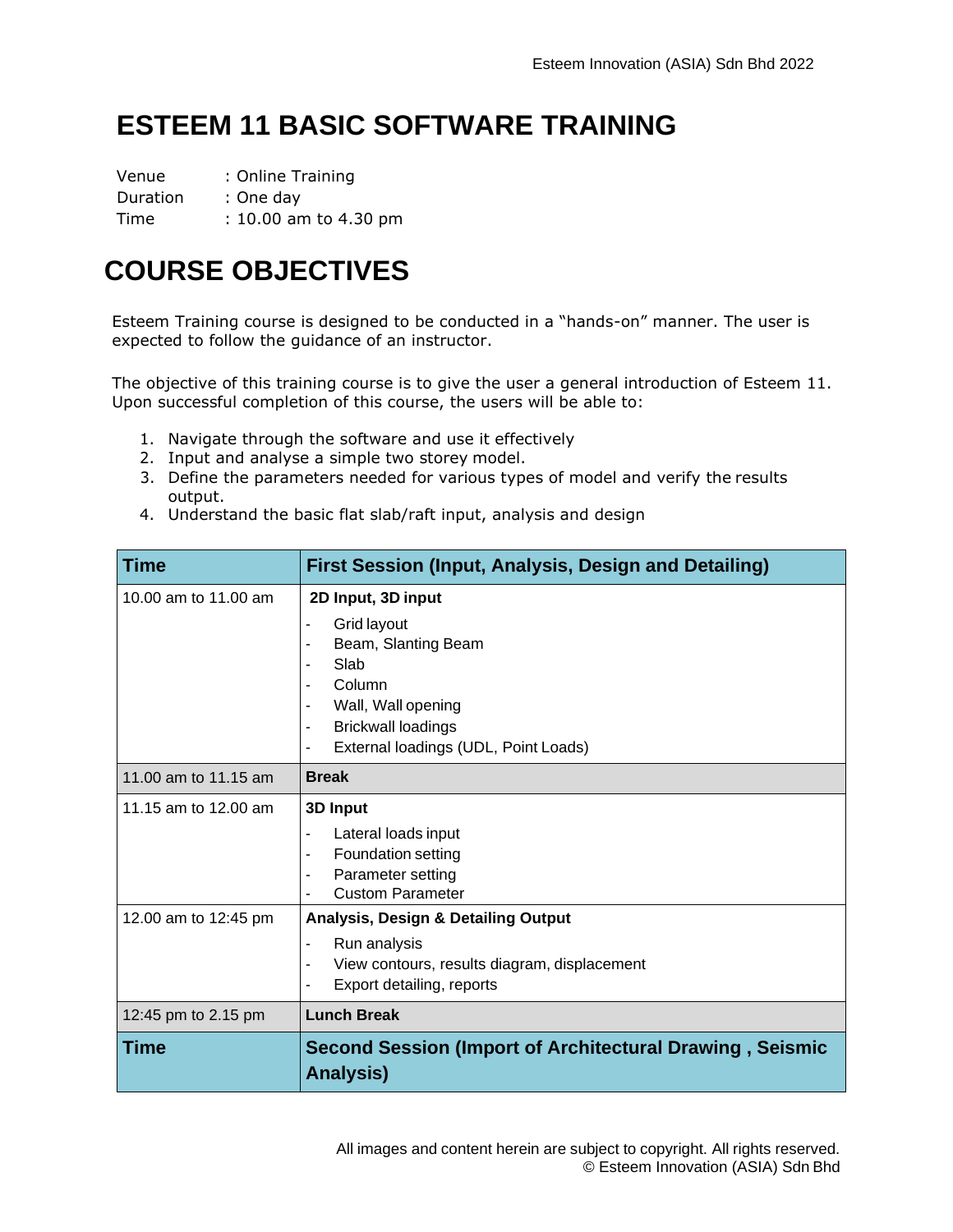| 2.15 pm to 3.15 pm    | <b>Tracing and Import of Architectural Drawing</b>                         |
|-----------------------|----------------------------------------------------------------------------|
|                       | Sample drawing will be provided by the trainer<br>$\overline{\phantom{a}}$ |
|                       | Architectural import parameters setting                                    |
|                       |                                                                            |
| $3.15$ pm - $4.30$ pm | Flat Slab Input, Analysis and Design / Raft Design                         |
|                       | Flat slab parameter setting<br>$\blacksquare$                              |
|                       | Analysis of a simple flat slab<br>$\overline{\phantom{a}}$                 |
|                       | View analysis results, design and detailing<br>$\overline{\phantom{a}}$    |
|                       | Raft parameter setting<br>$\blacksquare$                                   |
|                       |                                                                            |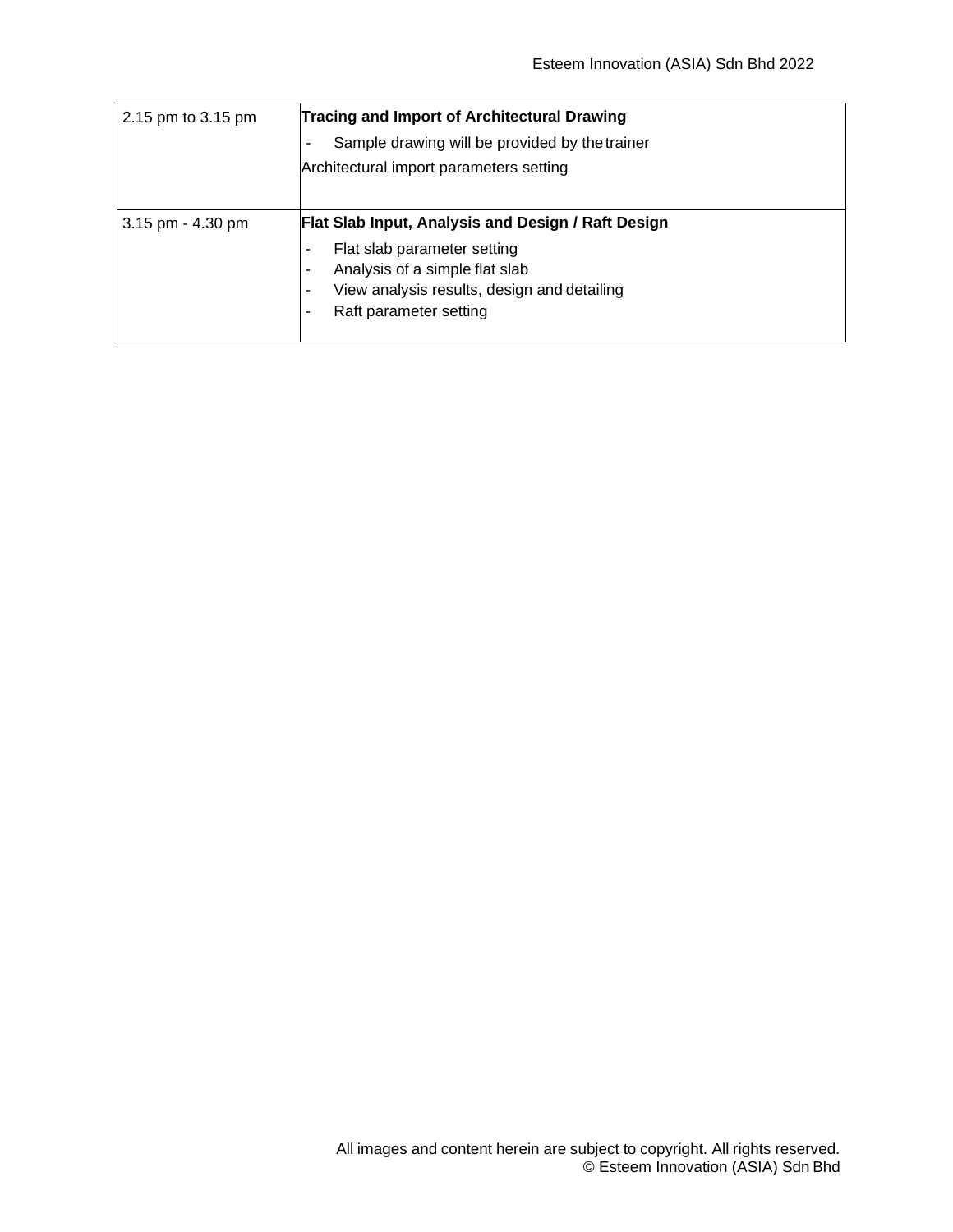#### Basic Input Model (2D, 3D Input, Analysis, Design and Detailing)

Keyplan layout:



All images and content herein are subject to copyright. All rights reserved. © Esteem Innovation (ASIA) Sdn Bhd